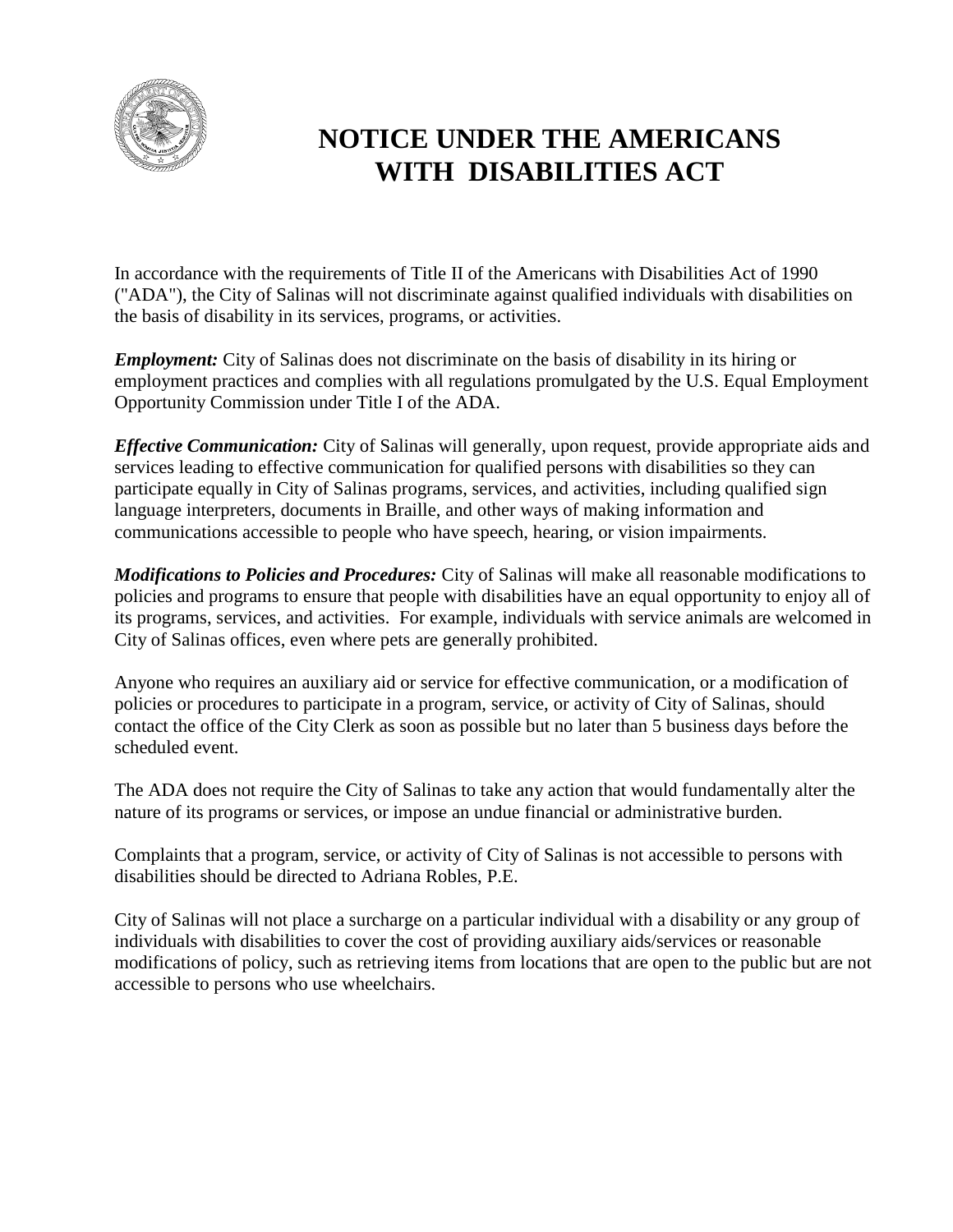## **City of Salinas Grievance Procedure under ADA or California State Disability Civil Rights Laws**

This grievance procedure is established to meet the requirements of the Americans with Disabilities Act of 1990 ("ADA"), the Americans with Disabilities Amendments Act (ADAAA) and California State law. It may be used by anyone wishing to file a complaint alleging discrimination on the basis of disability in the provision of programs, services, activities or benefits by the City of Salinas. The City's Disability Discrimination Personnel Policy governs employment-related complaints of disability discrimination.

The complaint should be in writing and contain information about the alleged discrimination such as name, address, phone number of the complainant and location, date and a description of the problem(s). The City's Grievance Procedure form is available online at <https://www.cityofsalinas.org/search/site/ADA%20grievance> or at Salinas City Hall, Public Works Department, 200 Lincoln Ave., Salinas, CA 93901. Alternative means of filing a complaint, such as personal interviews or a tape recording the complaint, are available to persons with disabilities upon request.

The complaint should be submitted by the grievant and/or his/her designee as soon as possible, but no later than 60 calendar days after the alleged violation to:

Adriana Robles, P.E., ADA Coordinator City of Salinas, Public Works Department 200 Lincoln Ave., Salinas, CA 93901 Tel 831-758-7194 , Fax 831-775-4299 email adrianar@ci.salinas.ca.us

Within 15 calendar days after receipt of the complaint, the ADA Coordinator or his/her designee will meet with the complainant to discuss the complaint and possible resolutions. Within 15 calendar days of the meeting, ADA Coordinator or his/her designee will respond in writing, and where appropriate, in a format accessible to the complainant, such as large print, Braille, or audio tape. The response will explain the position of the City of Salinas and offer options for substantive resolution of the complaint.

If the response by ADA Coordinator or his/her designee does not satisfactorily resolve the issue, the complainant and/or his/her designee may appeal the decision within 15 calendar days after receipt of the response to the City Manager or his/her designee.

Within 15 calendar days after receipt of the appeal, the City Manager or his/her designee will meet with the complainant to discuss the complaint and possible resolutions. Within 15 calendar days after the meeting, the City Manager or his/her designee will respond in writing, and, where appropriate, in a format accessible to the complainant, with a final resolution of the complaint.

All written complaints received by the ADA Coordinator or his/her designee, appeals to the City Manager or his/her designee, and responses from these two offices will be retained by the City of Salinas for at least three years.

To file a complaint directly with the U.S. Department of Justice through the ADA Information Line: [1-](tel:1-800-514-0301) [800-514-0301](tel:1-800-514-0301) (TTY: [1-800-514-0383\)](tel:1-800-514-0383). You also can submit a written complaint to:

U.S. Department of Justice, Civil Rights Division 950 Pennsylvania Ave. NW Disability Rights Section — 1425 NYAV Washington, DC 20530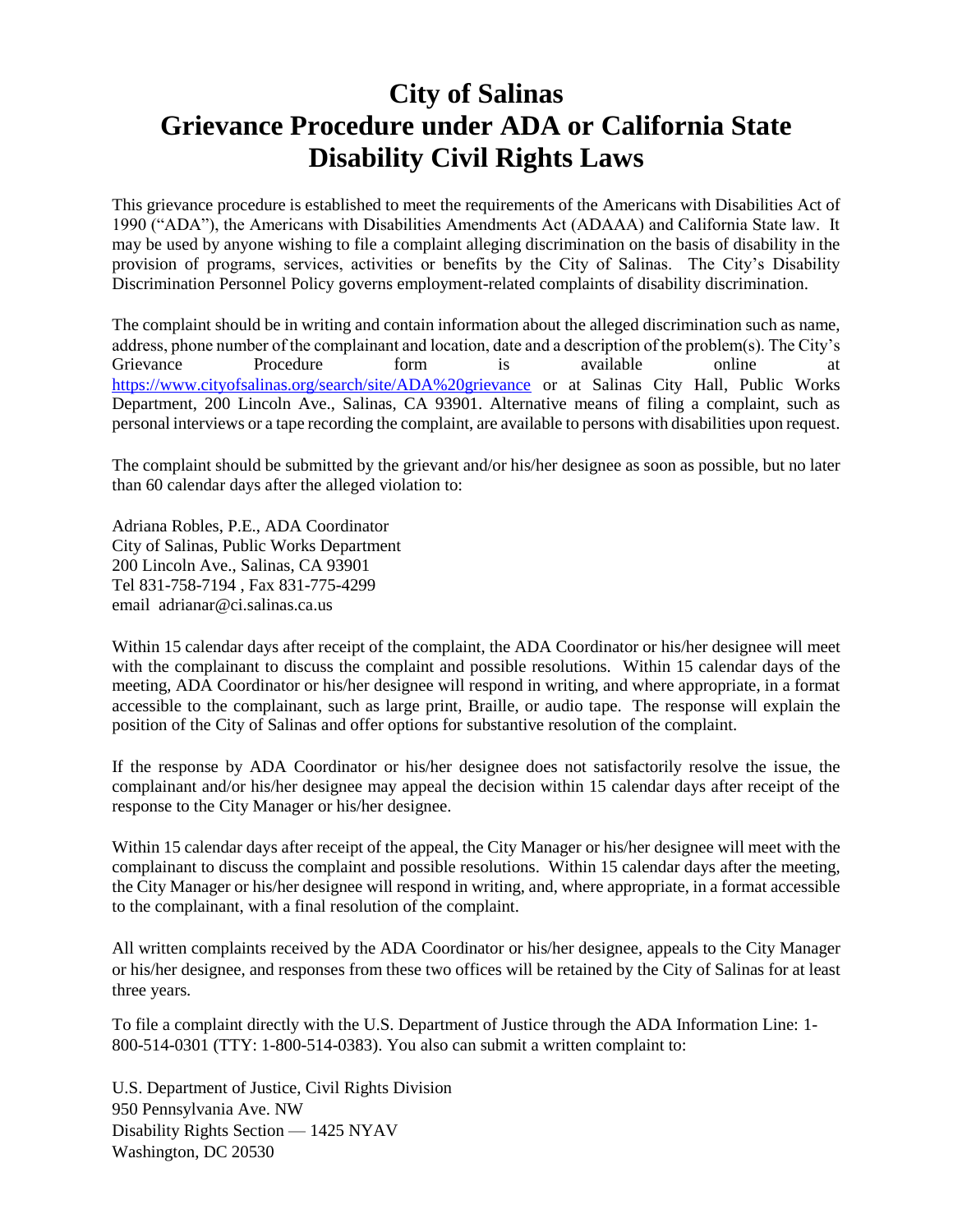

 $\overline{\mathsf{MS}}$  (831) 758-7241 • (831) 758-7935 (Fax) • cityofsalinas.org

#### **ADA Grievance Form**

1. **Complainant (person completing thisform):**

| 2. | Individual Discriminated Against (If different from Complainant):                                                     |
|----|-----------------------------------------------------------------------------------------------------------------------|
|    |                                                                                                                       |
|    |                                                                                                                       |
|    |                                                                                                                       |
|    |                                                                                                                       |
| 3. | <b>Description of Alleged Grievance:</b>                                                                              |
|    |                                                                                                                       |
|    |                                                                                                                       |
|    |                                                                                                                       |
|    | Names of people involved (including City staff): _______________________________                                      |
|    | <u> 1989 - Johann Stoff, deutscher Stoff, der Stoff, der Stoff, der Stoff, der Stoff, der Stoff, der Stoff, der S</u> |
|    |                                                                                                                       |
| 4. | Requested Action by the City to Correct Barrier: _______________________________                                      |
|    |                                                                                                                       |
|    |                                                                                                                       |
|    |                                                                                                                       |
|    |                                                                                                                       |
|    |                                                                                                                       |